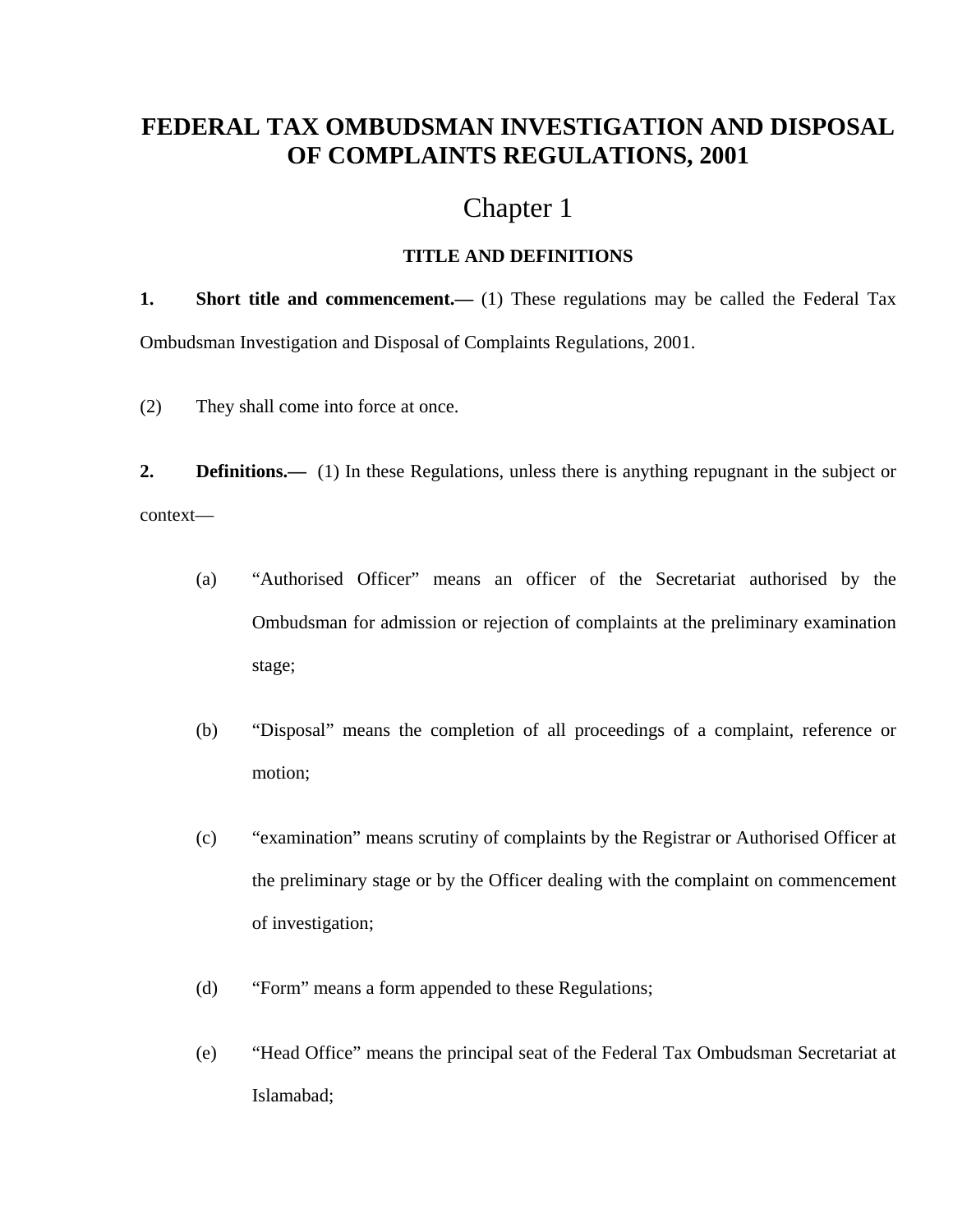- (f) "Hearing " means the process of ascertaining facts by oral hearing of one or all of the parties, including examination of the record and spot inspection;
- (g) "investigation" means enquiry and investigation of allegations raised in a complaint till its disposal;
- (h) "Ombudsman" means Federal Tax Ombudsman appointed under section 3 of the Establishment of the Federal Tax Ombudsman Ordinance, 2000 (Ordinance No. XXXV of 2000);
- (i) "Record Room" means the record room at the Head Office where the files are consigned after disposal;
- (j) "Regional Offices" means the Regional Offices of the Secretariat established at Lahore, Karachi, Peshawar or Quetta or at any other place where it may be established under sub-section (5) of section 9;
- (k) "Registrar" includes a Deputy Registrar, Assistant Registrar or any other officer assigned the duties of the Registrar;
- (l) "Registry" means an office in the Head Office or Regional Offices where the complaints are presented or received for processing;
- (m) "Secretariat" means the entire establishment of the Office of the Federal Tax Ombudsman including the Head Office and Regional Offices; and
- (n) "Section" means a section of the Establishment of the Office of Federal Tax Ombudsman Ordinance, 2000 (Ordinance No. XXXV of 2000).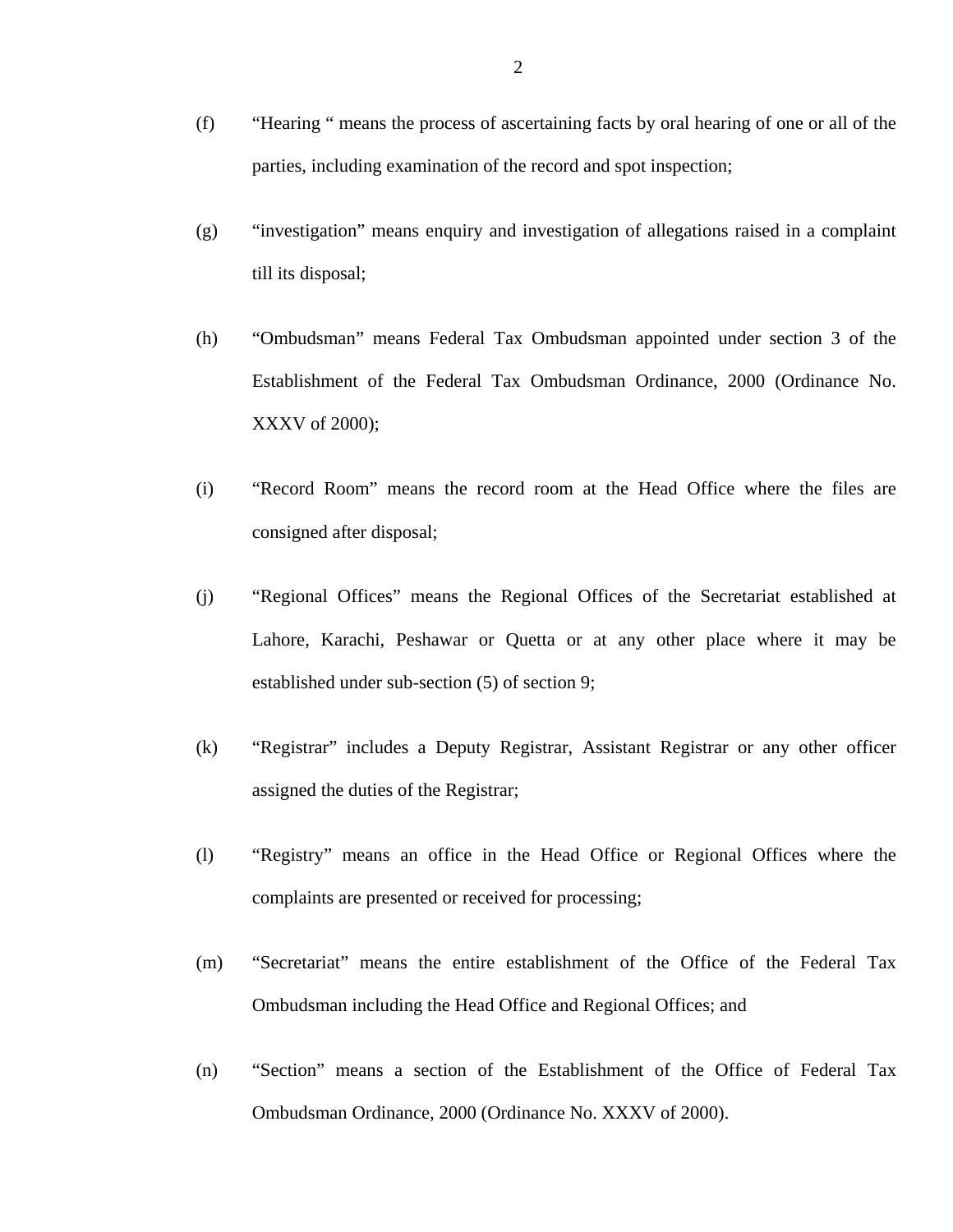(2) All other terms and expressions used in these Regulations but not defined hereinbefore shall have the same meanings as have been assigned to them in the Establishment of the Office of Federal Tax Ombudsman Ordinance, 2000 (Ordinance No. XXXV of 2000).

## Chapter 2

### PROCEDURE FOR REGISTRATION OF COMPLAINTS:

**3. Presentation of Complaints—** (1) A complaint may be filed in accordance with the provisions contained in Section 10 of the Ordinance preferably on FTO-Form "A" available free of cost at the Head Office and Regional Offices.

Provided that till such time Regional Offices at Peshawar & Quetta are not established, all the complaints from the Province of NWFP shall be filed at the Head Office and complaints from the Province of Boluchistan shall be filed at Regional Office, Karachi..

- (2) It will be stated in the solemn affirmation that-
	- (a) previously no complaint on the subject was filed at the Head Office or any of the Regional Offices;
	- (ii) a representation to the senior officer of the Revenue Division, its Department or Agency in respect of the allegations contained in the complaint was made, but either no reply thereto was given within a reasonable time or representation had unjustly been turned down; or
	- (iii) No representation was made.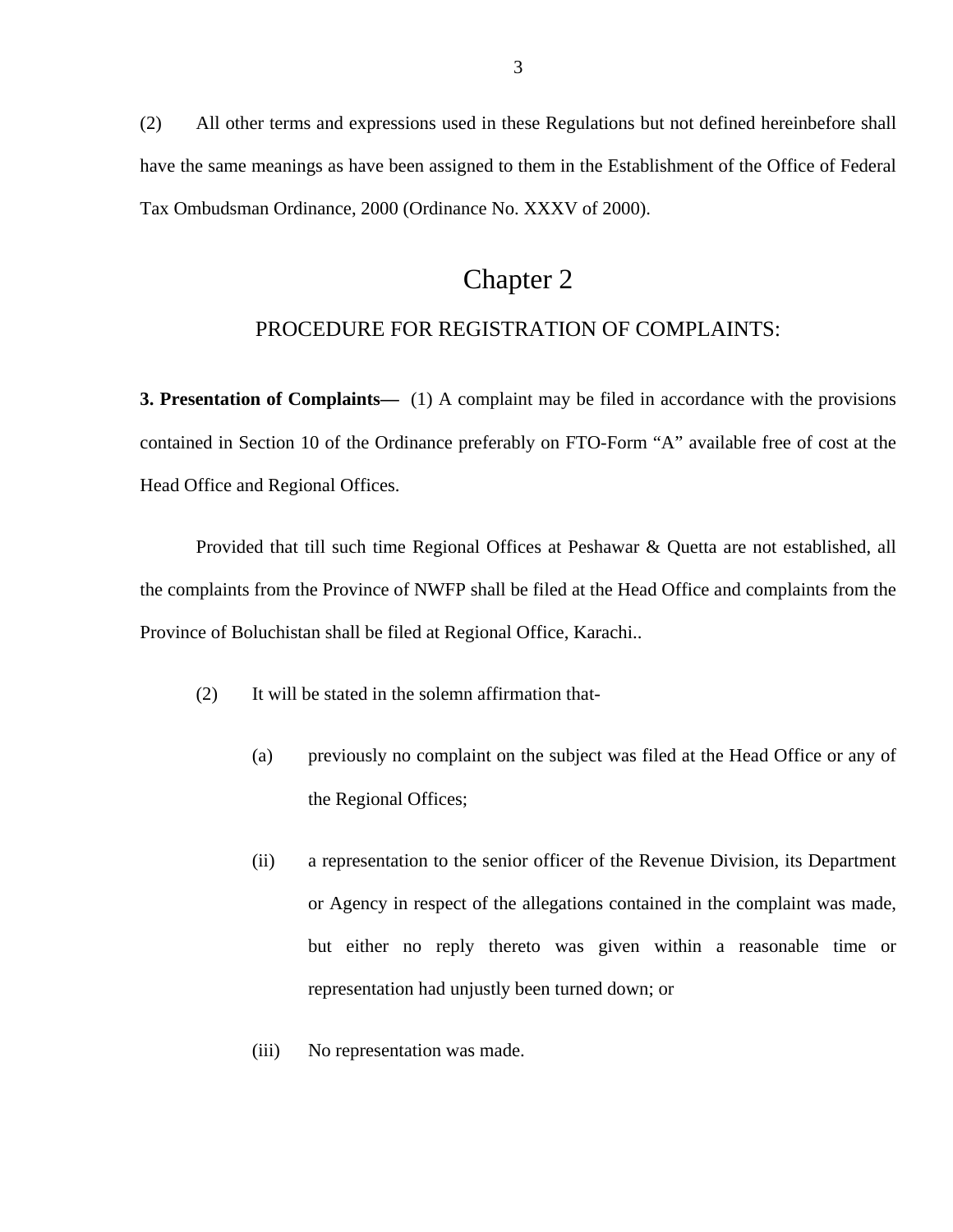(3) The territorial jurisdiction of the Head Office and Regional Offices shall be as specified in the Schedule to these Regulations which may be modified by the Ombudsman by an order in writing from time to time.

Provided that the Ombudsman may direct that a complaint falling within the territorial jurisdiction of one Regional Office may be investigated at any other Regional Office or the Head Office.

(4) On receipt of a complaint, the concerned official in the Registry shall enter the particulars of the complaint in the daily register giving it a diary number, issue a receipt thereof, if the complaint is presented personally, and forward it to the Registrar.

(5) The official receiving the complaint shall assist the complainant in filling out the FTO-Form "A", if such assistance is requested.

**4. Examination by the Registrar.—** (1) The Registrar or authorised officer shall, on receipt of the complaint from the Registry.—

- (a) allot a registration number to the complaint;
- (b) examine the complaint alongwith the documents attached thereto;
- (c) analyse the main points of the complaint;
- (d) enter the main grievance on FTO-Form "B"; and
- (e) forward the complaint for admission or rejection by the Ombudsman or the Authorised Officer.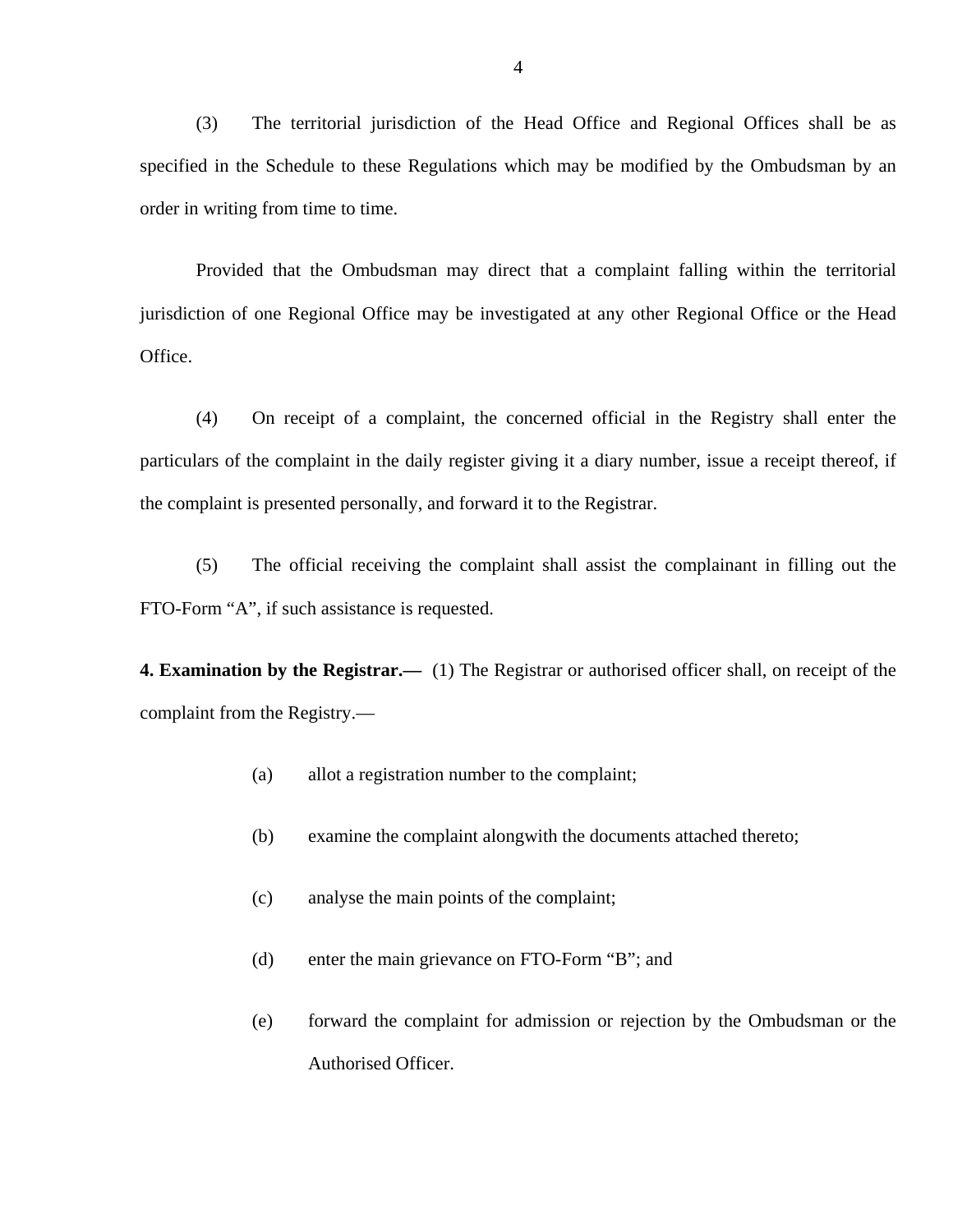(2) Where a complaint requires further information, verification of facts or documents, the Ombudsman or any person authorised by him, may ask the complainant to provide such information, verification of facts or documents.

**5. Admission and rejection of complaints at preliminary stage—** (1) Where the grievance of a complainant against Revenue Division, Department, Agency or Tax Employee *prima facie* amounts to mal-administration and the complaint is not incompetent under the provisions of subsection (2) (a), (b) of section 9 or sub-section (3) of the said section and is not barred under the provisions of sub section (1), (2) or (3) of section 10, the Ombudsman or Authorised Officer may admit the complaint for investigation.

(2) Where, *prima facie*, a complaint is incompetent under the provisions of sub section 2 (a), (b) of section 9 or sub-section (3) of the said section or is barred under sub-section (2) or subsection (3) of section 10 and no special circumstances exist to entertain the complaint or does not require any investigation for any other reason, the Ombudsman may reject the complaint at *limine*  stage:

 Provided that Ombudsman may, in his discretion, direct that such matter may be resolved informally under section 33 without docketing the complaint.

(3) Where the complaint is admitted under sub-regulation (1), the Registrar or the Authorised Officer as the case may be shall issue an acknowledgement of the receipt of the complaint to the complainant and pass it on to the Officer dealing with the complaint authorised by the Ombudsman to investigate into complaint against the Revenue Division, its subordinate Department, Agency or Tax Employee.

5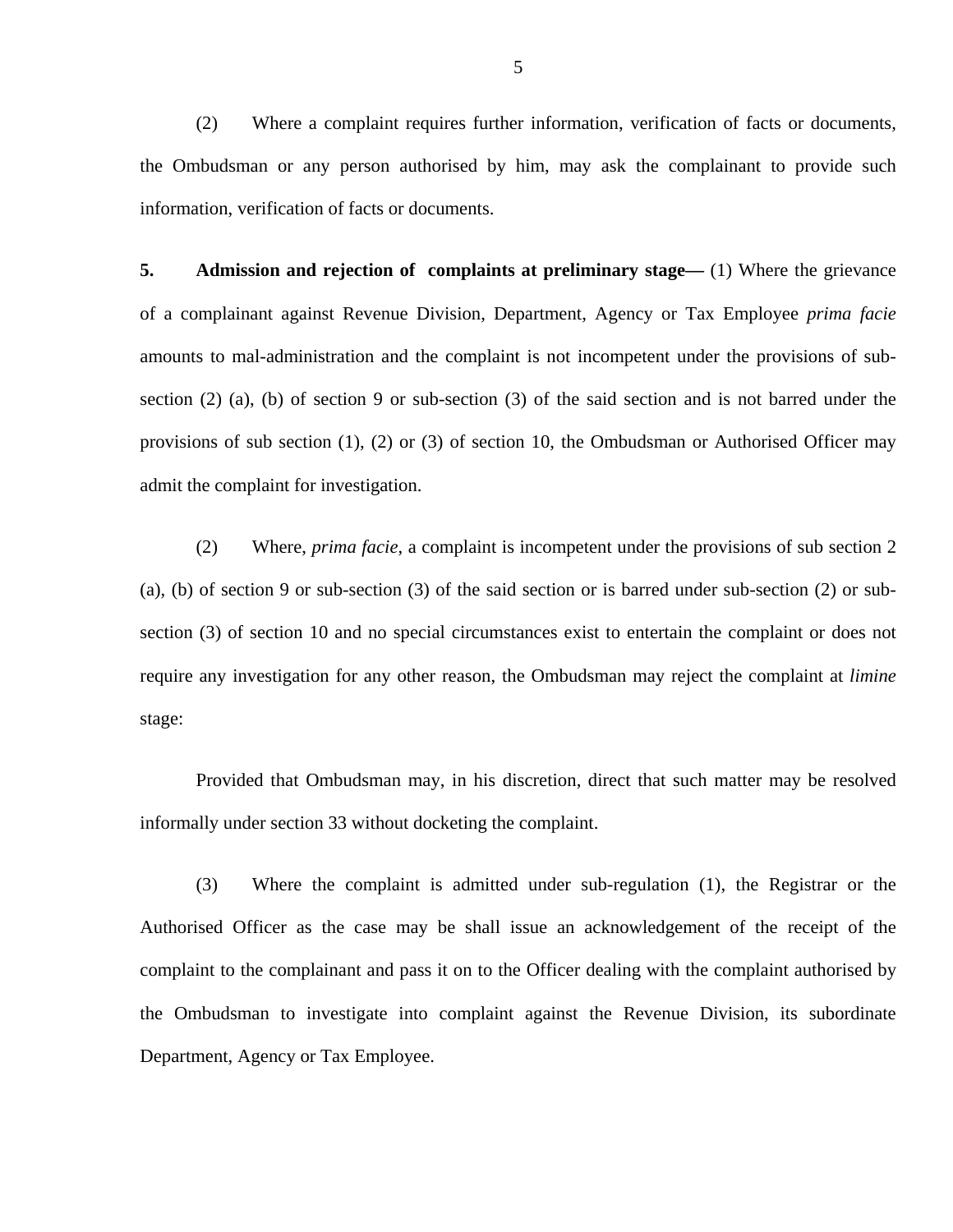(4) Where a complaint is rejected in *limine*, the Registrar or the Authorised Officer shall inform the complainant the reasons for rejection of the complaint and consign the file to the Record Room.

(5) The Registrar/Authorised Officer shall regularly submit to the Ombudsman lists of complaints admitted for investigation or rejected under this regulation or in which further information, verification of facts or documents are called.

**6. Presentation of complaints to Ombudsman and personal hearings.—** (1) Ombudsman may hold personal hearings at the time of presentation of complaints or on such dates and time as he may indicate from time to time.

(2) Where a complainant desires to present the complaint in person to the Ombudsman, he shall in the first instance, present it to the Director-General or Authorised Officer at the Head Office or the Registrar/ Authorised Officer at the Regional Office at least two hours before the time of hearing fixed by the Ombudsman under sub-regulation (1).

(3) The Director-General, Registrar or Authorised Officer shall record the particulars of the complaint in FTO-Form "C" and place the complaint before the Ombudsman for personal hearing of the complainant and further orders.

(4) If the Ombudsman is not available on a particular date fixed for hearing, the complainant shall be informed of the next date and time of hearing.

(5) The orders of the Ombudsman on the complaint made under sub-regulation (3) shall be incorporated in FTO-Form "B".

6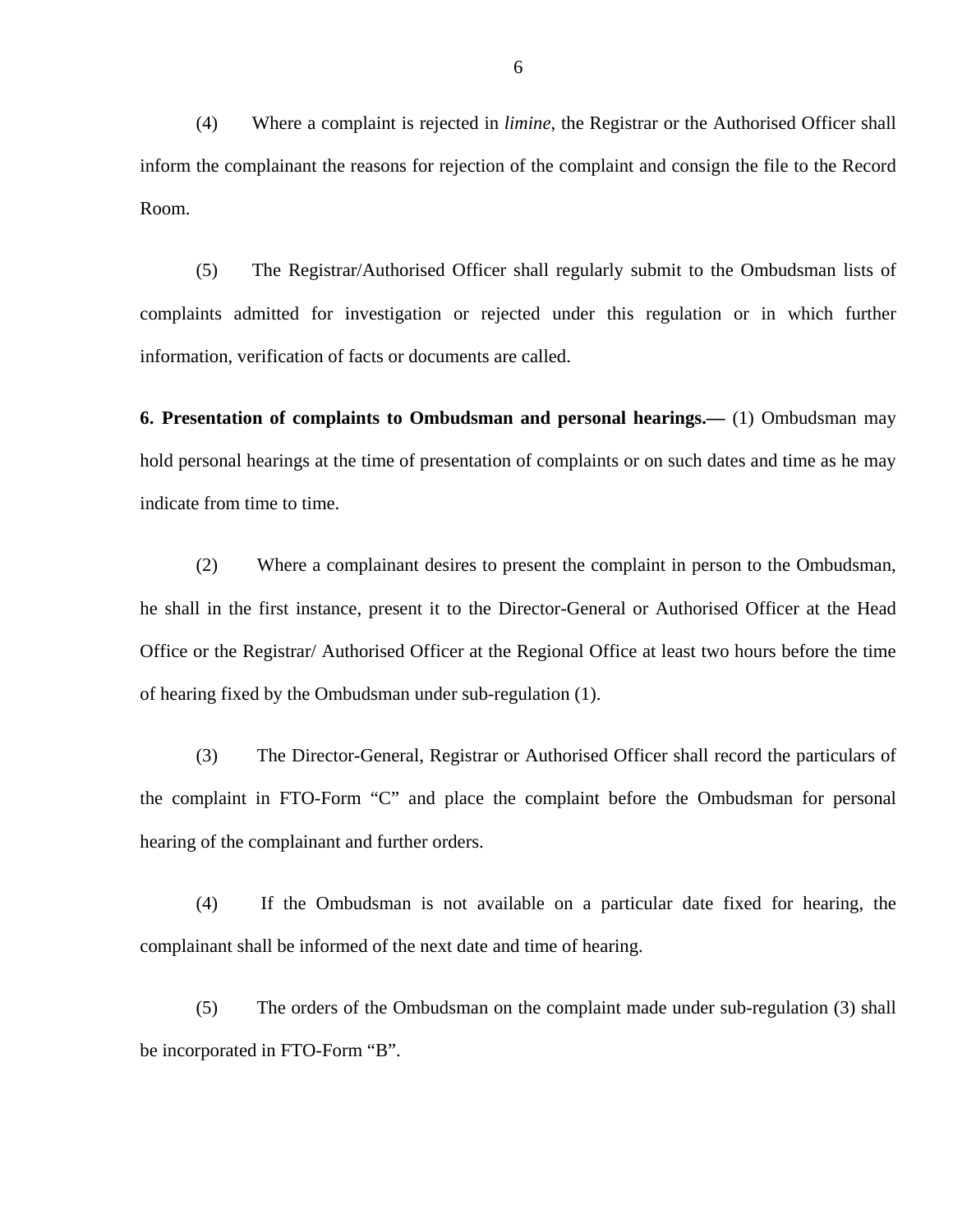**7. Complaints against Secretariat staff—** (1) The complaints against any officer or member of staff of the Secretariat shall immediately be forwarded by the Secretary/Additional Secretary/Director General to the Ombudsman for orders.

**8. Preliminary processing of complaints not to be delayed.—** (1) The Registrar shall make every effort so that the registration of the complaints, preliminary examination, submission thereof to the Authorised Officer or Ombudsman, acknowledgements of receipt of complaints after admission and entrustment thereof to the Investigation Officers are not delayed.

(2) Director-General and Incharge, Regional Offices, shall personally ensure speedy processing of complaints before entrustment thereof for investigation.

## Chapter 3

### PROCEDURE FOR PROCESSING OF COMPLAINTS BY OFFICER DEALING WITH THE COMPLAINTS

#### 9**. Entrustment of complaints to Officer dealing with the complaints.—**

(1) For the purpose of investigation of the allegations raised in the complaint, the Ombudsman may, by order in writing, generally or in a particular case, authorise any officer of the Secretariat for carrying out inspection or investigation.

(2) A complaint may be sent for investigation to another Regional Office or, as the case may be, the Head Office, where the grievance is against any Office of the Revenue Division or Tax Employee located within the territorial jurisdiction of such Office:

 Provided that the Ombudsman may direct that a case may be investigated by a particular Officer dealing with the complaint or Authorised Officer posted at the Head Office or any Regional Office.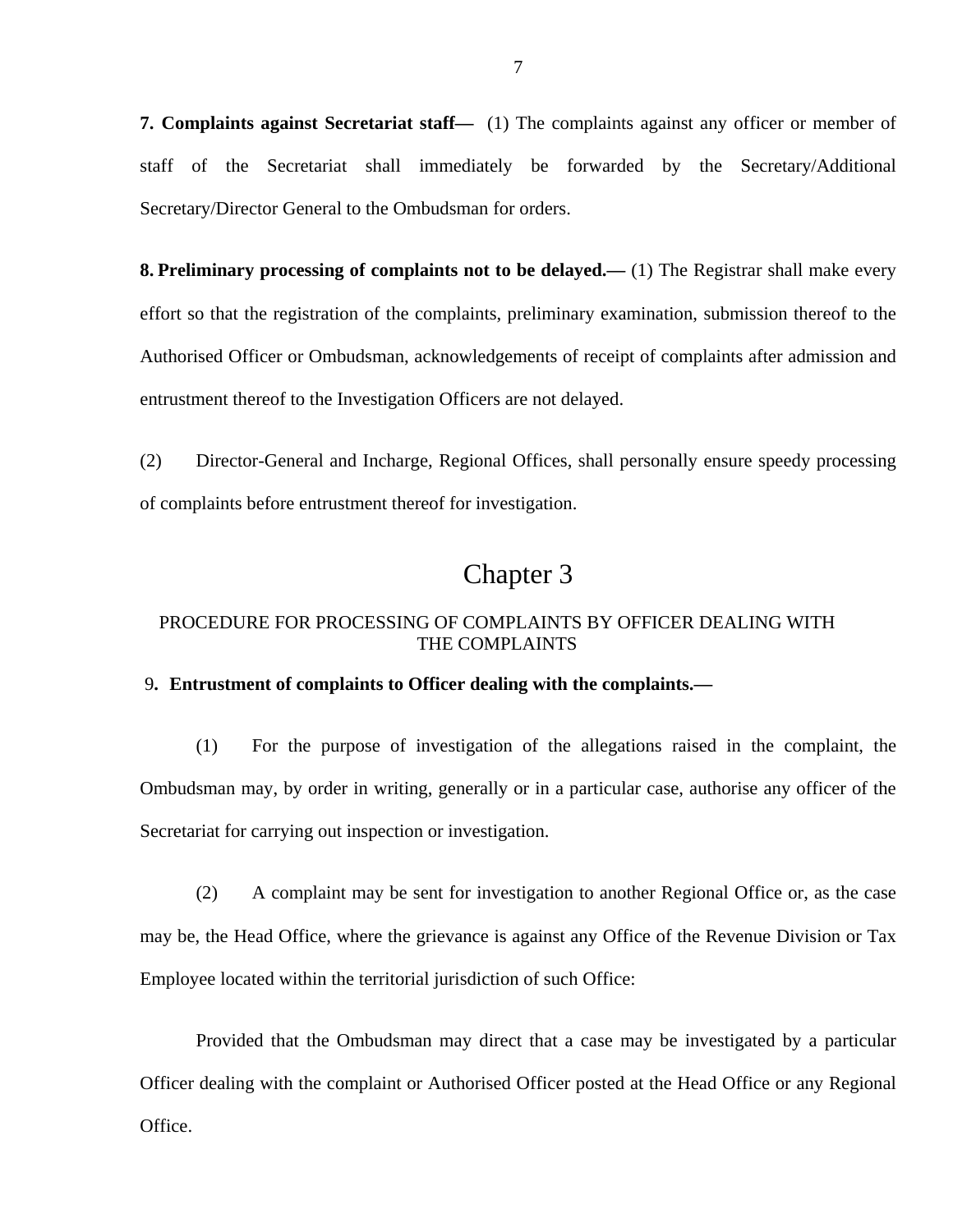**10. Examination of the complaints—** (1) The Officer dealing with the complaint or the Authorised Officer shall examine the complaint and prepare a summary of the complaint in FTO-Form "D" ;

- (2) Where a complaint—
	- (i) does not pertain to Revenue Division defined in sub-section 7 of section 2 or Tax Employee as defined in sub-section (10) of section 2, or
	- (ii) is barred under paragraphs (a) or (b) of sub-section (2) of section 9; or
	- (iii) is not admissible under sub-section (3) of section 9; or
	- (iv) cannot be entertained under sub-section (2) of section 10 being anonymous or pseudonymous; or
	- (v) does not disclose any mal-administration, the Investigation Officer shall record his opinion and submit it to the Ombudsman for orders.

(3) Where the Officer dealing with the complaint or Authorised Officer finds that the grievance relates to the Revenue Division or Tax Employee which falls within the jurisdiction of Ombudsman and *prima facie* there appears a mal-administration on the part of the Revenue Division/Department or Tax Employee, but there is insufficient material on the record or there are doubts about the genuineness of the complainant, the Officer dealing with the complaint or Authorised Officer shall address a communication to the complainant for additional information, verification of facts or documents to be submitted within fourteen days and if the complainant does not respond or fails to satisfactorily answer the queries made, the Officer dealing with the complaint shall record his opinion and submit the complaint to Ombudsman for its rejection.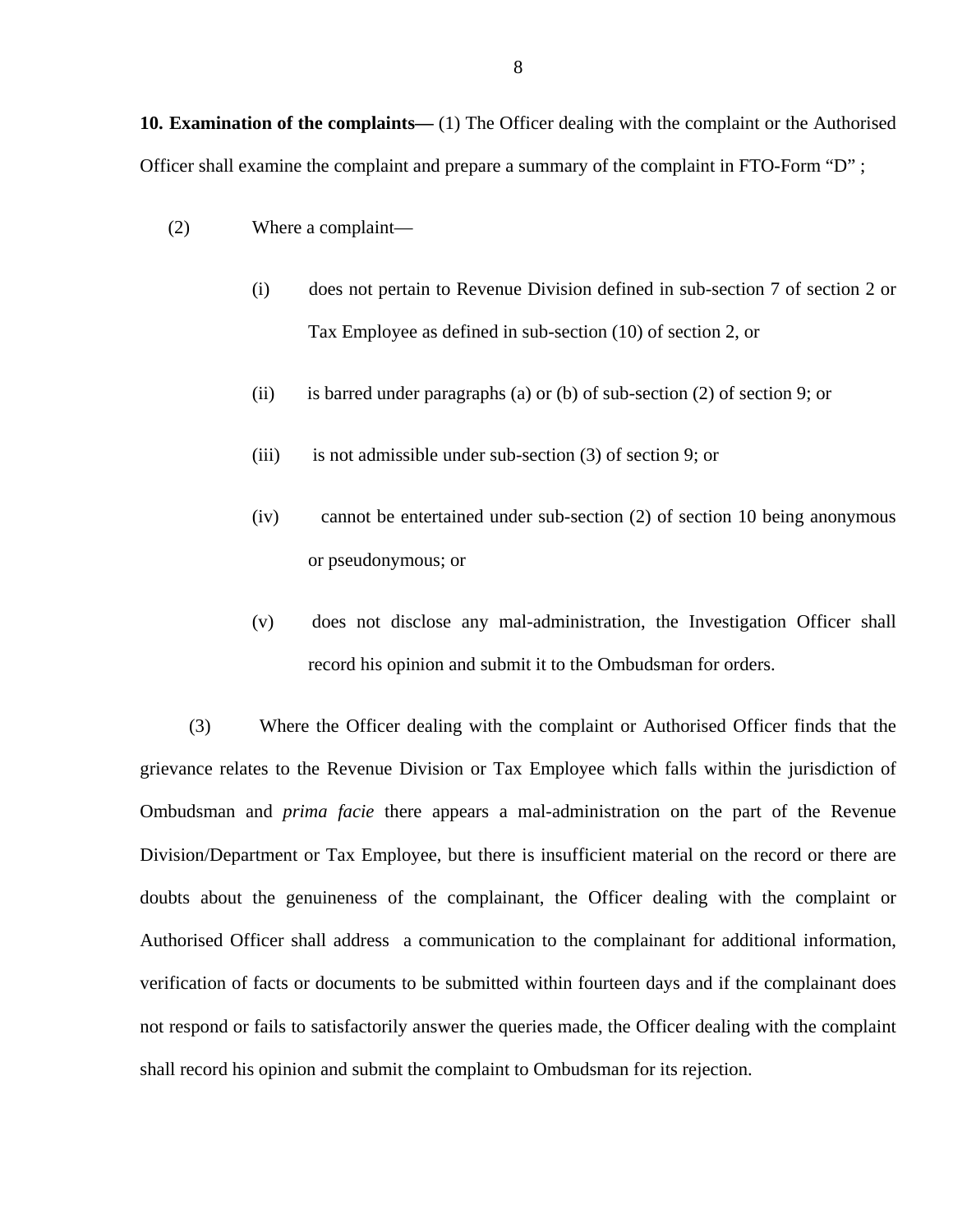(4) If a complaint contains allegations of corruption or a crime, it may be verified from the complainant by writing to him for confirmation of the allegations made in the complaint.

(5) If a complaint is complete in all respect and falls within the Ombudsman's jurisdiction and *prima facie* a case of mal-administration is made out, the Officer dealing with the complaint or Authorised Officer shall proceed to issue a notice to the Secretary Revenue Division and the person who is alleged in the complaint to have taken or authorised the action complained of calling upon him to reply to the allegations contained in the complaint.

**11. Reply from the Revenue Division/Department/Agency/Tax Employee.—** (1) A reply from the Revenue Division, its subordinate Departments/Office and Agency or Tax Employee in respect of the allegations contained in the complaint shall ordinarily be called for in writing:

Provided that in emergent cases requiring immediate action or to avoid recurrence of any mal-administration, Ombudsman may call for the reply through telex, fax, E-mail or any other means of communication:

Provided further that such reply shall, on its receipt be placed before the Ombudsman forthwith for further directions.

(2) The notice for submission of reply under sub-section (4) of section 10 shall be addressed to the Secretary Revenue Division or any officer nominated/designated by him to receive the notice and to any other officer who is alleged in the complaint to have taken or authorised the action complained of.

(3) The notice calling for a reply shall accompany a copy of the complaint or relevant extract of the complaint highlighting the grievance of the complainant, the alleged nature of mal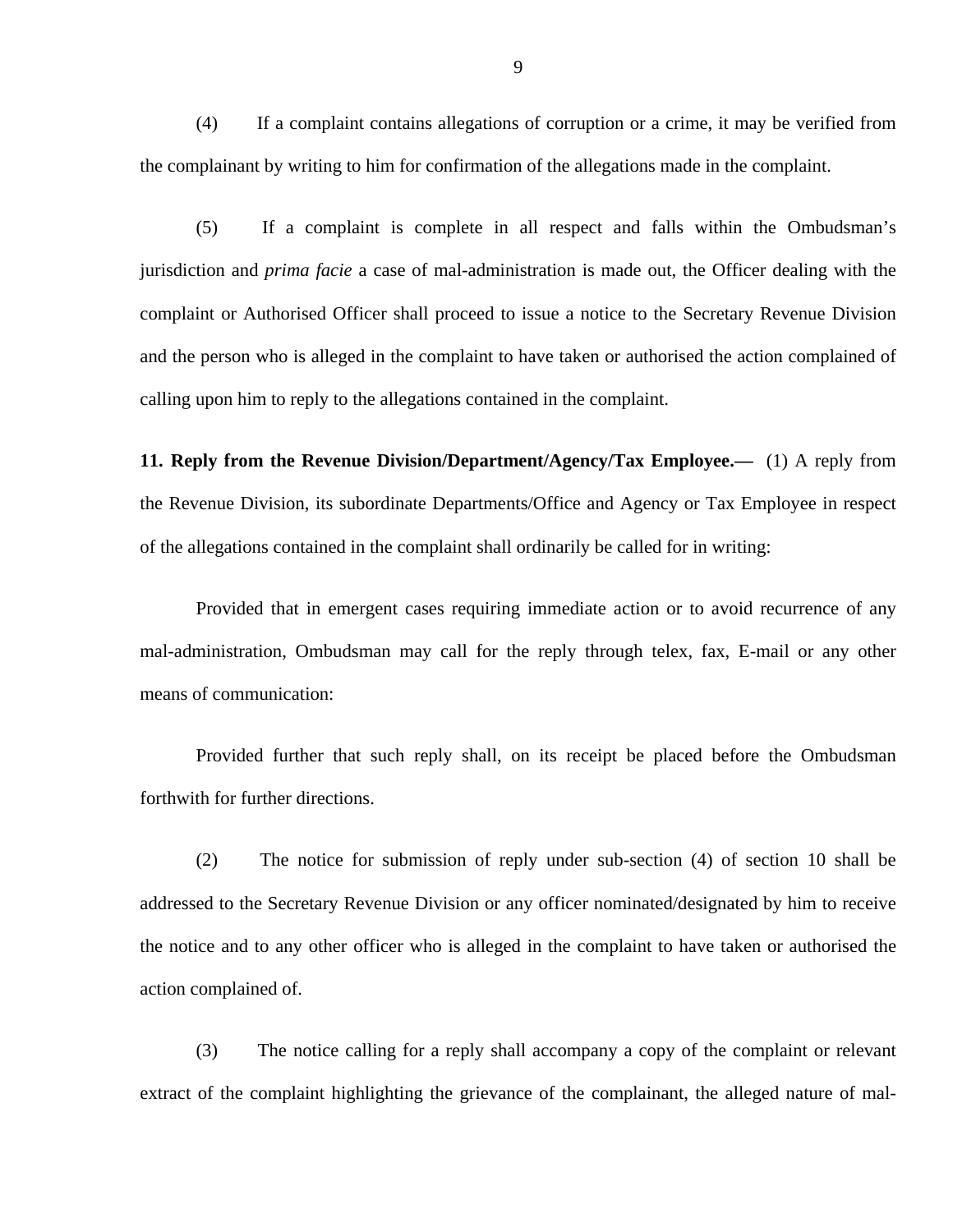administration and the relief sought by the complainant alongwith all relevant documents attached with the complaint.

(4) The reply shall generally be submitted within fifteen days, but where the Revenue Division, its subordinate Departments/Office, Agency or Tax Employee satisfies the Federal Tax Ombudsman or any officer authorized by him in writing, that there was sufficient cause for not filing the reply within such time, an extension for a further period up to fifteen days may be extended.

#### **12. List of principal officers of the Revenue Division.**\_

(1) The Director General at the Head Office and Officers Incharge of the Regional Offices shall maintain a list of principal officers of administrative units of Revenue Division, its sub-ordinate offices and agencies and where Secretary, Revenue Division has nominated/designated an officer to receive notices on his behalf, list of such officers shall also be maintained.

(2) The Head Office shall maintain a list of principal officers and their nominees throughout Pakistan and shall update it every month.

(3) The Designated Officer shall bring to the notice of the Director General and Officers Incharge of the Regional Offices whenever any information is received by them in respect of any change of the principal officer or his nominee.

**13. Revenue Division's reply on allegations of the complainant.—** (1) Where the Revenue Division, its subordinate department, agency or Tax Employee replies that the grievance of the complainant already stands redressed or relief has been provided to him on receipt of the complaint from Ombudsman Office, the complaint may be disposed of pursuant to the Findings of Ombudsman after confirming the position from the complainant.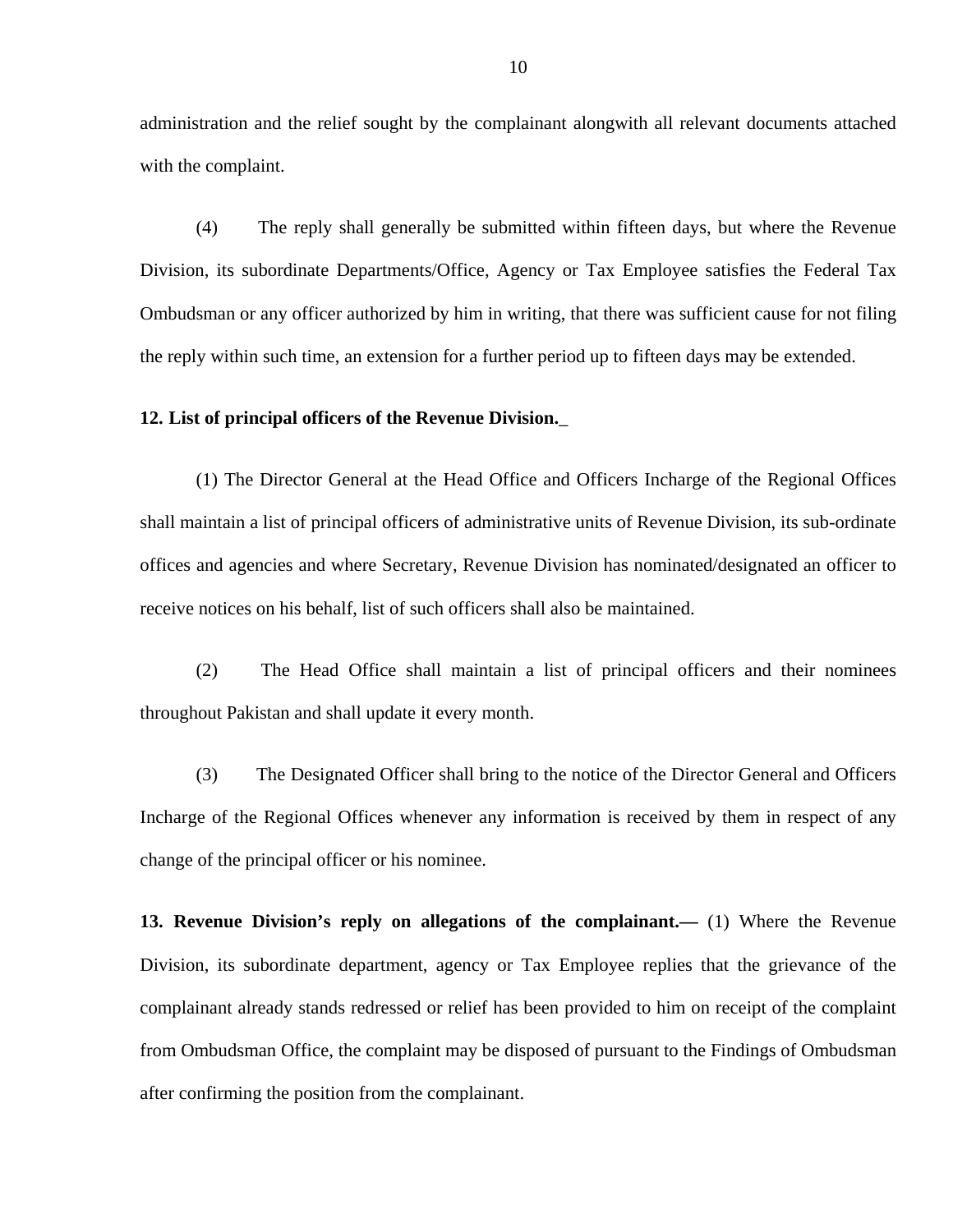(2) In a case where the Revenue Division, its subordinate department, agency or Tax Employee replies that for the relief sought the complainant was required to fulfill certain procedural formalities as provided by law, the Federal Tax Ombudsman or the Authourised Officer, if he deems fit, may direct the complainant to complete such formalities and if no information is received by the date fixed by the Officer dealing with the complaint, it shall be presumed that relief sought by the complainant has been provided or the complainant no more intends to pursue the matter.

(3) If no reply is filed even after the extended time, a notice shall be issued to the Revenue Division to depute a responsible officer with complete file on the subject and to appear before Ombudsman or the Authorised Officer to explain the reasons for non-submission of reply.

**14. Rejoinder.—** (1) Where the Revenue Division, its subordinate department, agency or Tax Employee contests the allegations raised by the complainant, the Officer dealing with the complaint shall, if he is not satisfied with the reply of the Revenue Division, its subordinate department, agency or Tax Employee address in question form to the Revenue Division, its subordinate department, agency or Tax Employee for elucidation of specific questions and, where he is satisfied that in the light of the reply of Revenue Division, its subordinate department, agency or Tax Employee, any clarification in respect of the allegations contained in the complaint is required, the complainant shall be asked to submit a rejoinder by a specified date, failing which the case shall be disposed of on the basis of available record.

(2) The rejoinder shall contain reply to the specific questions raised in the reply of the Revenue Division, its subordinate department, agency or Tax Employee or asked by the Officer dealing with the complaint instead of reiterating the allegations made in the complaint.

11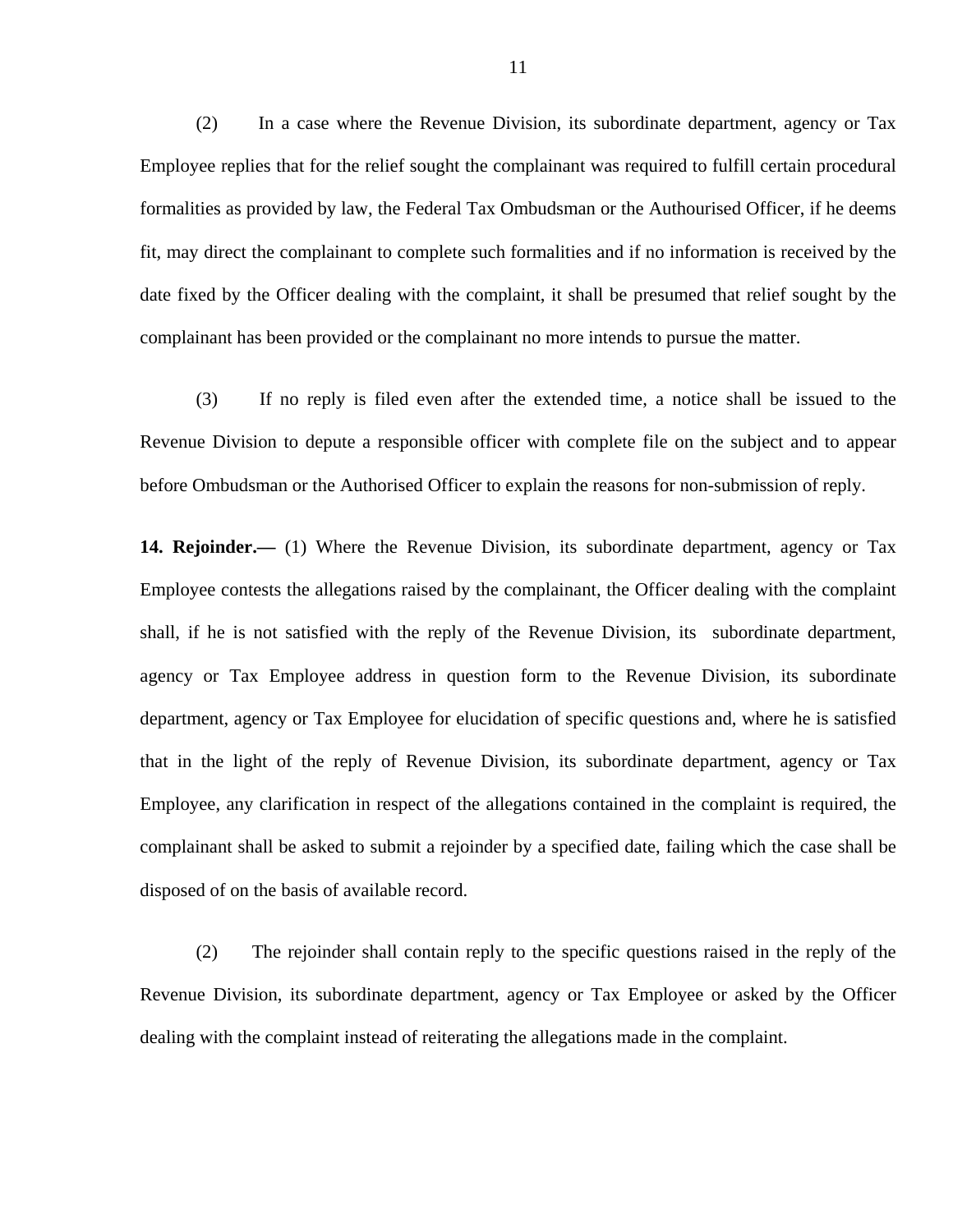Provided that where the Revenue Division, its subordinate department, agency or Tax Employee makes a request that any portion of the reply or any document annexed to it may be kept confidential, such portion of the reply, or, as the case may be, documents shall not be sent to the complainant unless Ombudsman decides otherwise.

(3) On receipt of rejoinder from the complainant, if the Officer dealing with the complaint finds that the complainant is satisfied with the reply of the Revenue Division, its subordinate department, agency or Tax Employee and does not desire to pursue his case any further, the complaint shall be disposed of pursuant to the Findings of the Ombudsman.

(4) Where the complainant reiterates his stand or opposes the claim of the Revenue Division, its subordinate Department, Agency or Tax Employee without any evidence or reasoning and the Officer dealing with the complaint is of the opinion that the case of mal-administration is not made out or proved, he shall draft the Findings for rejection of complaint giving reasons thereof and forward the same to the Ombudsman for approval.

(5) If the Officer dealing with the complaint is of the opinion that the case needs further probe, he shall bring out the controversial points between the parties for determination.

**15. Further investigation.—** (1) The Officer dealing with the complaint may, for resolving the controversy,--

- (a) obtain further comments from the Revenue Division, its subordinate department, agency or Tax Employee;
- (b) seek clarification of any specific issue from the Revenue Division, its subordinate department, agency or Tax Employee or the complainant;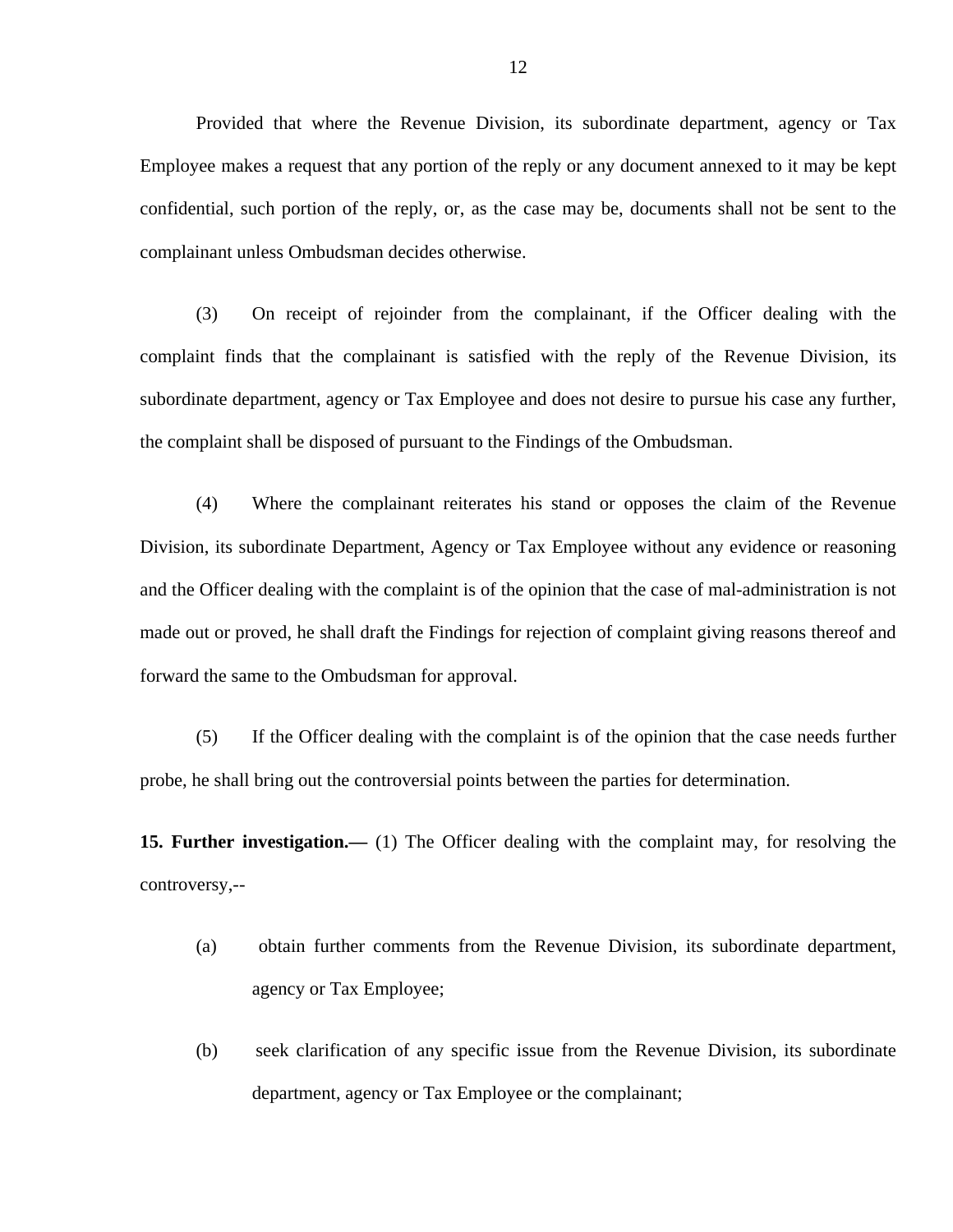- (c) call the representatives of the Revenue Division its subordinate department or agency, Tax Employee and the complainant for hearing;
- (d) make inspections, inspect record and ask for production of record;
- (e) require evidence to be produced by affidavits; and
- (f) record the statement of the parties and witnesses on oath;

Provided that, as far as may be, clarification, inspection and recording of evidence shall be confined to specific questions or points of controversy between the parties.

**16. Hearing of cases.—** (1) Hearing in a case shall be fixed where vital issues remain unresolved through correspondence.

(2) As far as may be, and officer of the Revenue Division, its subordinate Department, or Agency shall not be summoned by name for hearing provided he is not a person who is alleged in the complaint to have taken or authorized the action complained of. The Revenue Division, its subordinate Department, or Agency shall ordinarily be asked to depute an officer fully conversant with the facts of the case for the purpose of hearing.

(3) Heads of the Ministries, Departments or Divisions or the officers of the rank of Additional Secretaries and above shall be summoned only with the approval of the Ombudsman.

(4) The hearing shall not be adversarial but in the nature of conference for ascertaining facts, practice and procedures of the Revenue Division, its subordinate Department, or Agency relevant to the investigation and efforts shall be made to resolve the matter through informal discussion and persuasion.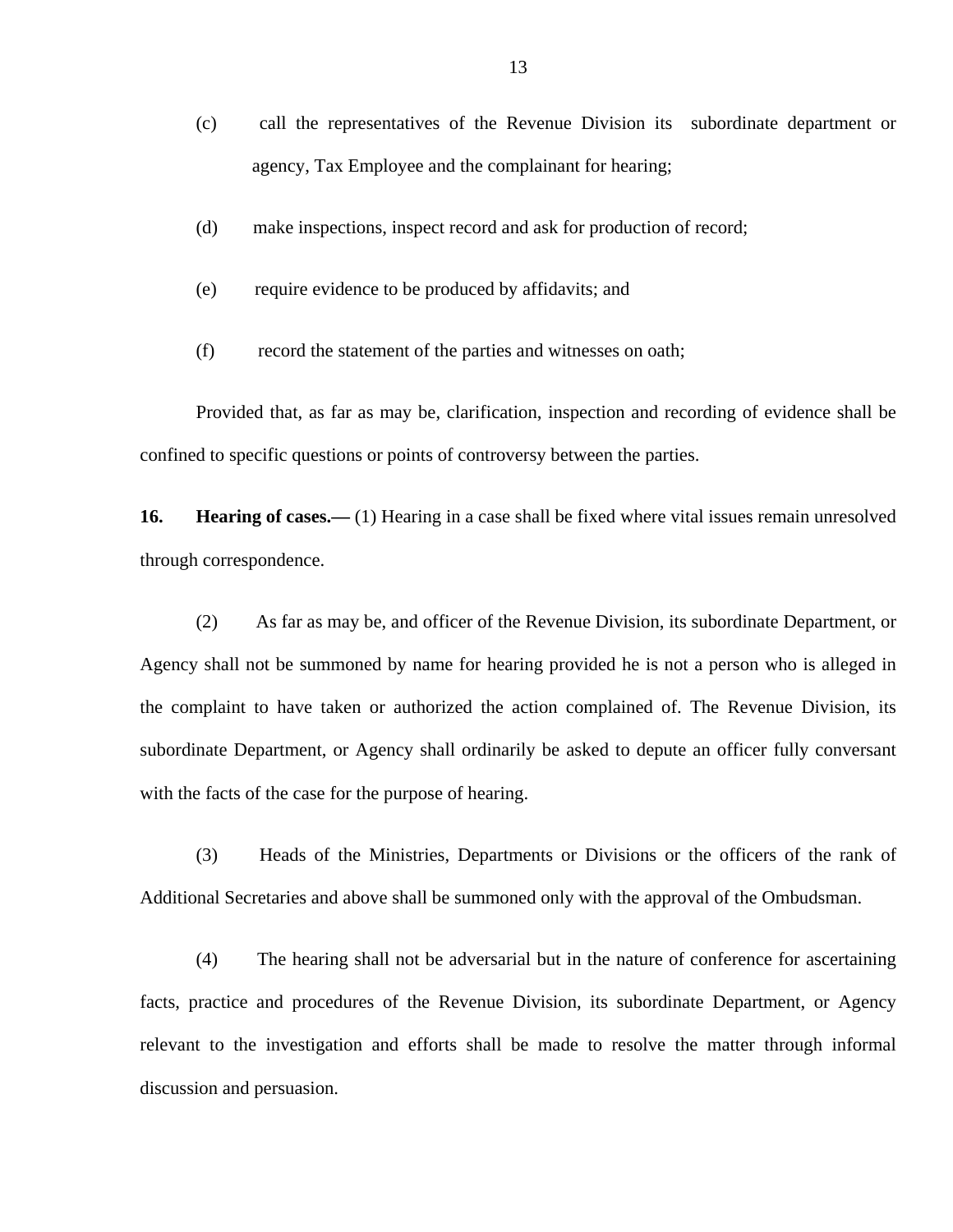(5) The mutual agreement or undertaking given by parties may be recorded and signed by them or by the persons representing the parties.

(6) If for any reason, the hearing is to be adjourned or fixed for another date or time, the Officer dealing with the complaint shall inform both the parties well in time the next date of hearing and time thereof.

**17. Inspections.—** (1) Where an inspection of a place or record at a particular place or site is necessary, the Officer dealing with the complaint shall, with the approval of the Ombudsman, proceed for the inspection of the place, site or record, as the case may be, after due intimation to the Secretary, Revenue Division.

Provided that, if the place of such inspection falls within the jurisdiction of any other Regional Office or Head Office, the case file may, with the approval of Ombudsman be sent to such Regional Office or Head Office, highlighting the points in issue involved in the matter for carrying out inspection of the site or record, as the case may be.

(2) The file of the case shall be returned to the Officer dealing with the complaint after inspection of the place, site or record, as the case may be, with the report of such inspection.

**18. Requisitioning of record.—** (1) Where it is necessary, the record of Revenue Division, its subordinate Department, or Agency may be directed to be produced under sub-section (9) of section 10 and any person may be required to furnish information under sub-section (2) of section 14:

Provided that if any portion of the record is required to be retained, a copy thereof shall be prepared and placed on the file for consideration.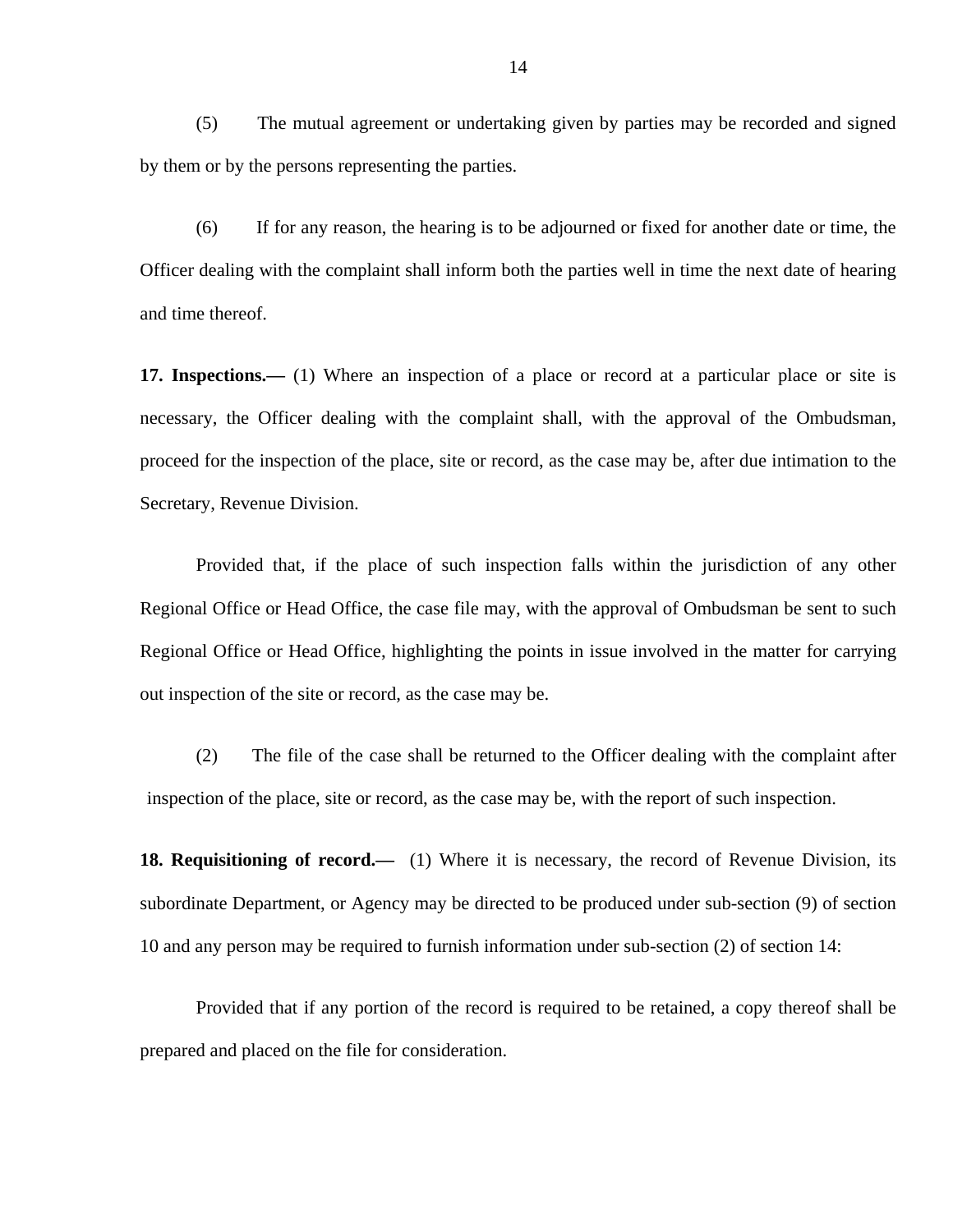**19. Visit of the Revenue Division.—** The Investigation Officer may, with the approval of Ombudsman, visit the Revenue Division, its subordinate Department/Office, or Agency and discuss one or more cases relevant to the Revenue Division, its subordinate Department/Office, or Agency after due intimation to the Secretary, Revenue Division for the purpose of creating an environment of mutual trust for expeditious disposal of complaints.

**20. Information to the complainant.—** (1) At any stage during the investigation, where the Officer dealing with the complaint desires to seek clarification on certain issues from the complainant, he may ask him on telephone or through a letter to appear before him and likewise where the complainant approaches him to ascertain the position of his case, he shall be briefed about the updated position of the case. The Officer dealing with the complaint will enter in the Diary-sheet the communications made or received by him.

(2) During the investigation of protracted cases where disposal thereof is likely to take more than sixty days for resolution, the complainant shall be posted on the development of his case at least once in every month.

**21. Transfer of cases.—** (1) Where the office or sub-ordinate department of the Revenue Division against which complaint has been made is located within the territorial jurisdiction of any other Regional Office or the Head Office, Ombudsman may transfer such complaint to the concerned Regional Office or the Head Office, as the case may be.

(2) Whenever a case is transferred under sub-regulation (1), a brief summary of the proceedings conducted till the date of transfer shall be recorded on the order sheet.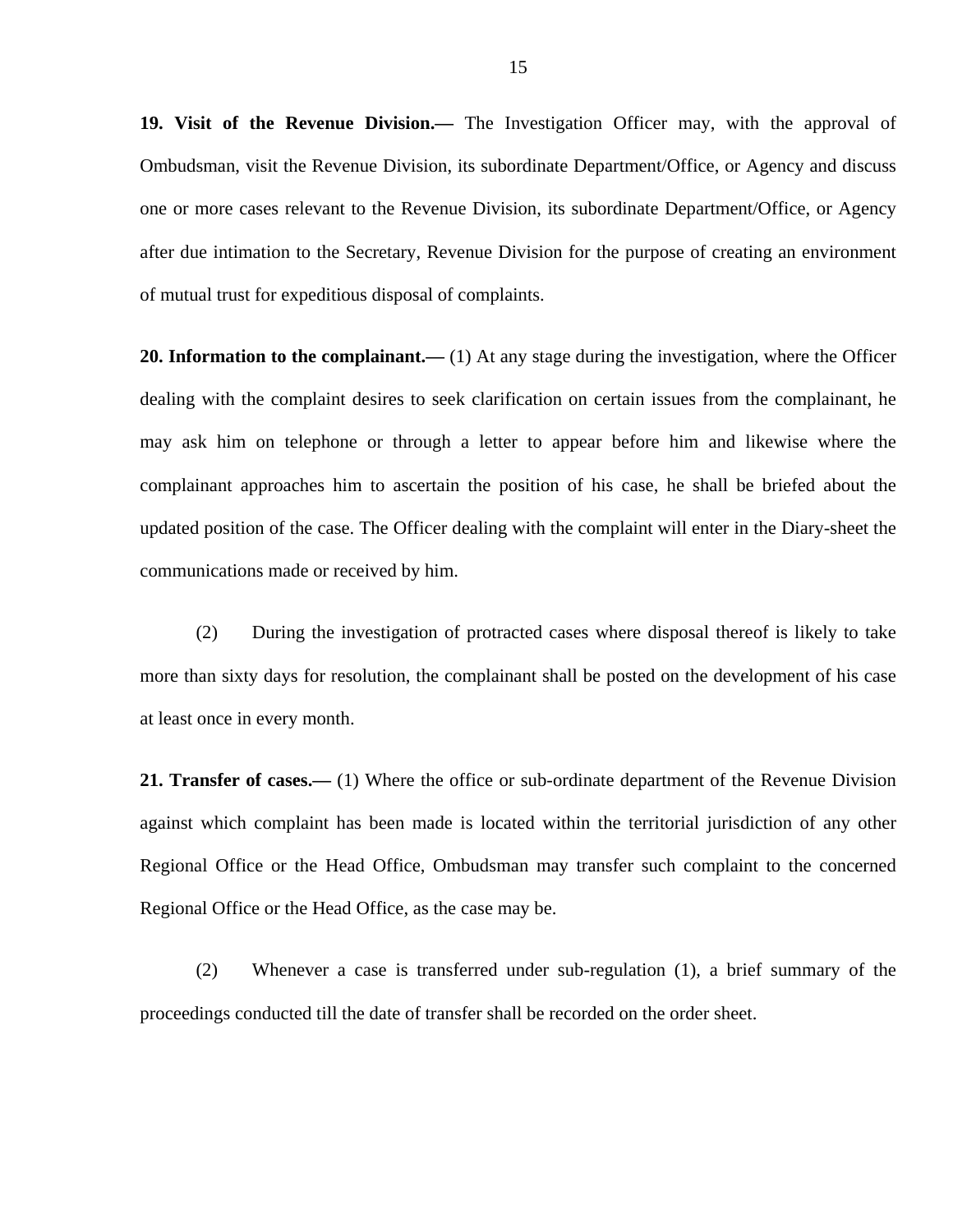**22. Maintenance of files.—** (1) The Officer dealing with the complaint shall ensure that the record of every complaint is properly maintained, the proceedings are reflected in chronological order in the Diary Sheet as given in FTO-Form "E".

- (2) The case file shall contain the following particulars on its cover namely:
	- (a) Registration number of the complaint;
	- (b) Date of receipt of the complaint by the Registrar;
	- (c) Complainant's name and address;
	- (d) National Tax Number;
	- (e) Name of the Department/Agency complained against;
	- (f) Brief subject of the complaint;
	- (g) Date of hearing;
	- (h) Date of Final order;
	- (i) Date of intimation of order; and
	- (j) Date of consignment to record.

 (3) The Diary Sheet (FTO-Form "E") shall contain record of actions taken with dates for further processing and shall be used as noting part of the file for obtaining orders, instructions and directions of the Ombudsman.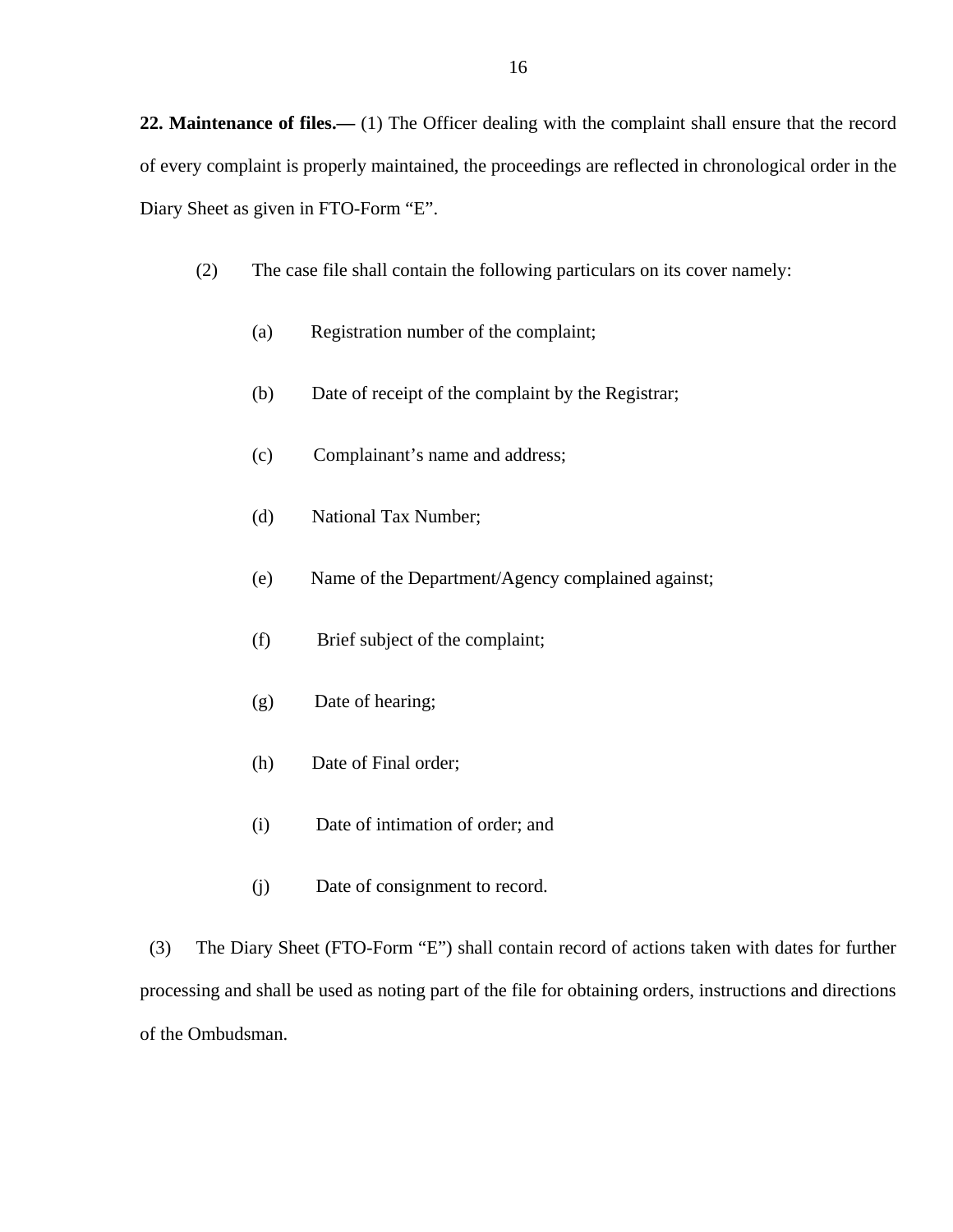# Chapter 4

#### PROCEDURE FOR DISPOSAL OF COMPLAINTS

**23. Completion of investigation.—** The investigation in a case shall, with the approval of Ombudsman, be closed when it is found that—

- (ii) no mal-administration was involved in the case;
- (iii) the Division, its subordinate department or agency alleged to have committed mal-administration does not specifically fall within the jurisdiction of the Ombudsman;
- (iv) The Revenue Division, its subordinate department, agency or Tax Employee was not at fault as particular procedure has to be adopted or formalities have to be followed by the complainant to get redressal of his grievances;
- (v) The complainant has failed to furnish the necessary information or supply relevant documents or does not respond, despite reminders;
- (vi) The relief had already been provided to the complainant before he lodged the complaint with the Ombudsman and the complainant confirms the redressal of his grievance;
- (vii) The complainant was entitled to relief and the Revenue Division, its subordinate Department, Agency, or Tax Employee has provided the relief to the complainant;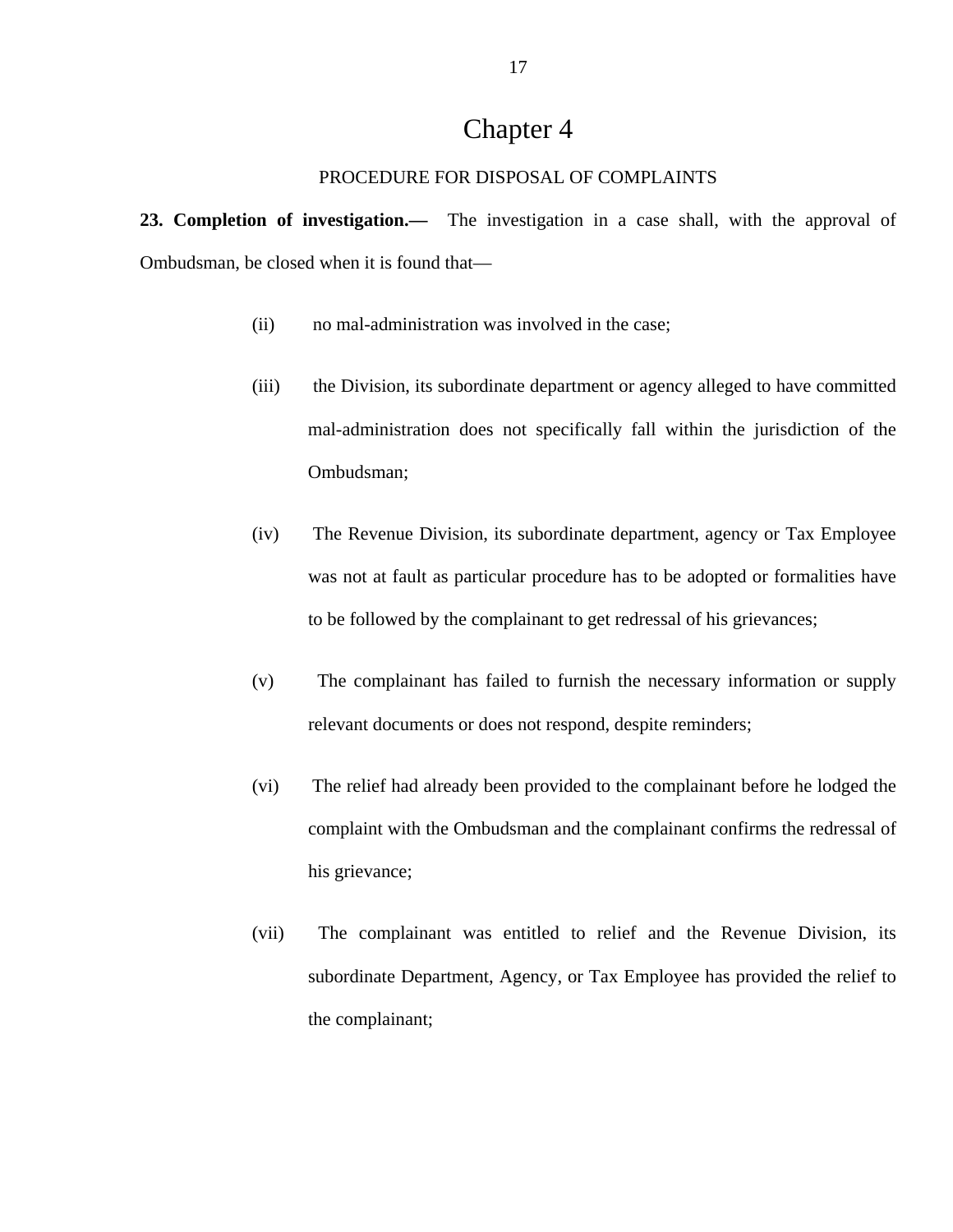- (viii) The complainant is satisfied with the reply of the Revenue Division, its subordinate Department, Agency, or Tax Employee, and does not wish to pursue the case any further or withdraws the complaint;
- (ix) The complainant is not entitled to the relief claimed or the partial relief to which he was entitled has already been allowed; and
- (x) The Revenue Division, its subordinate Department, Agency, or Tax Employee was responsible for mal-administration and causing injustice to the complainant. The Federal Tax Ombudsman shall communicate his Findings with a recommendation to the Revenue Division.

24. Findings of the Ombudsman.— (1) In all cases where investigation has been completed under Regulation 23, the officer dealing with the complaint shall, subject to directions of Ombudsman, prepare draft Findings on FTO-Form "F".

(2) The draft Findings shall be simple, impersonal, persuasive and arranged in paragraphs duly numbered in chronological order.

(3) At the Head Office the draft Finding shall be submitted to the Ombudsman through his Secretary, while the Regional Offices shall dispatch the drafts to Secretary to the Ombudsman, if so instructed, otherwise those shall be submitted to Ombudsman during his tour to the respective Regional Offices.

**25. Implementation of Findings.—** (1) After the Finding is signed by Ombudsman, –

(a) all drafts shall be destroyed;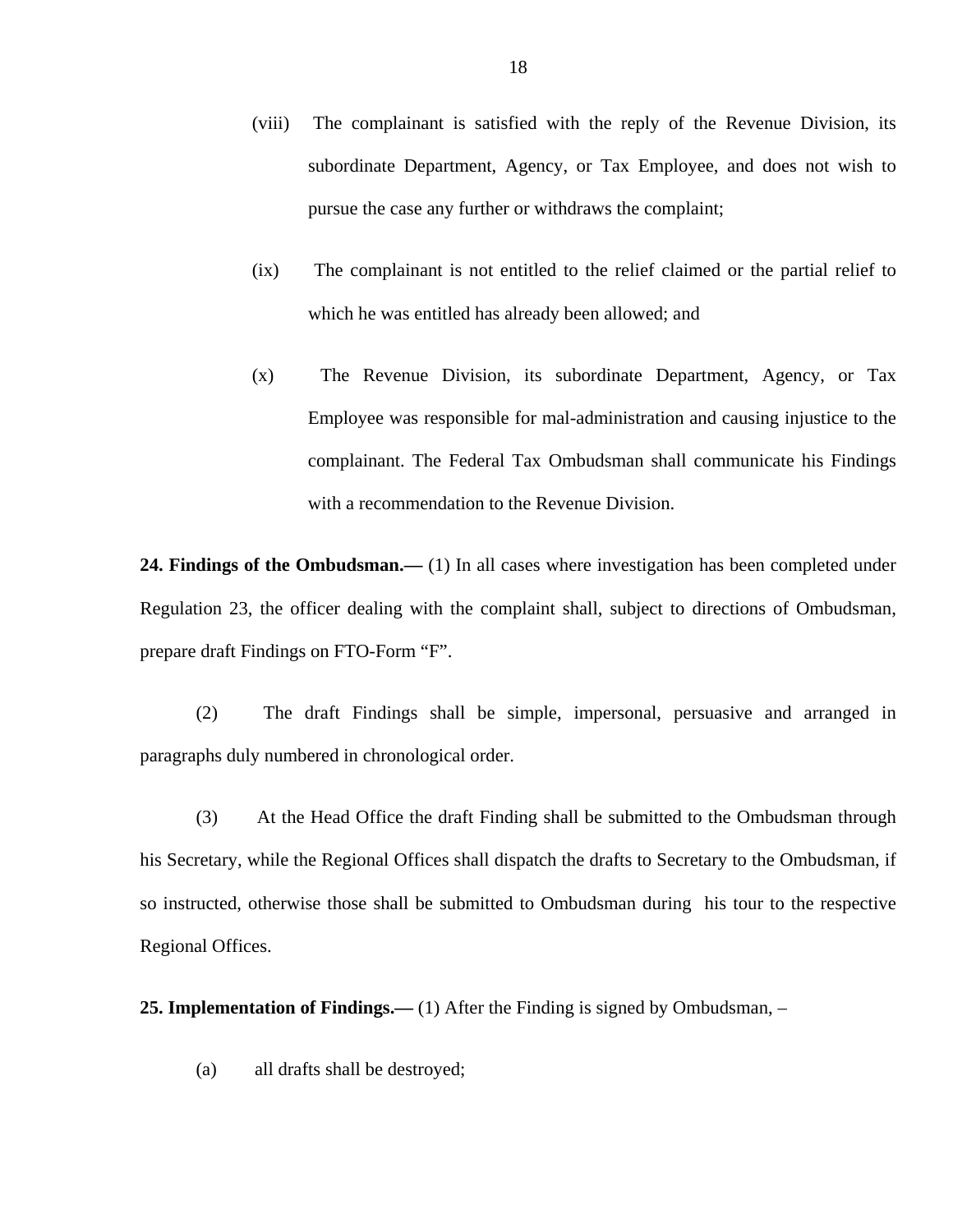- (b) the signatures of Ombudsman on the copies of the Findings prepared by the Office shall not be copied and only his name, designation and date shall be communicated to the parties; and
- (c) the copies of the Findings shall be authenticated by the Officer dealing with the complaint and dispatched to the complainant and Revenue Division, its subordinate Department, Agency, or Tax Employee.

(2) Important Findings may be circulated to the Regional Offices for information, while with the approval of Ombudsman, selected cases may be sent to Public Relations Section at the Head Office for publication and Law Reports.

(3) Where a complaint is rejected, it shall be consigned to the Record Room, while where Ombudsman has made recommendations to the Revenue Division under sub-section (I) of section 11, the file shall be retained by the Consultant/Director (Implementation) till the reply of implementation of the recommendations is received.

(4) Where the Agency and the complainant confirm within the specified time that the recommendations have been complied with, the file shall be consigned to the Record Room.

(5) If the Agency gives reasons for not complying with the recommendations, a copy of such reasons shall be forwarded under sub section (3) of section 11 to the complainant.

(6) On receipt of reply from the complainant, the Officer dealing with the complaint shall examine the reasons put forth by the Revenue Division pointing out any material irregularity or illegality in the Findings, including the fresh grounds requiring reconsideration and put the case to Ombudsman for his orders.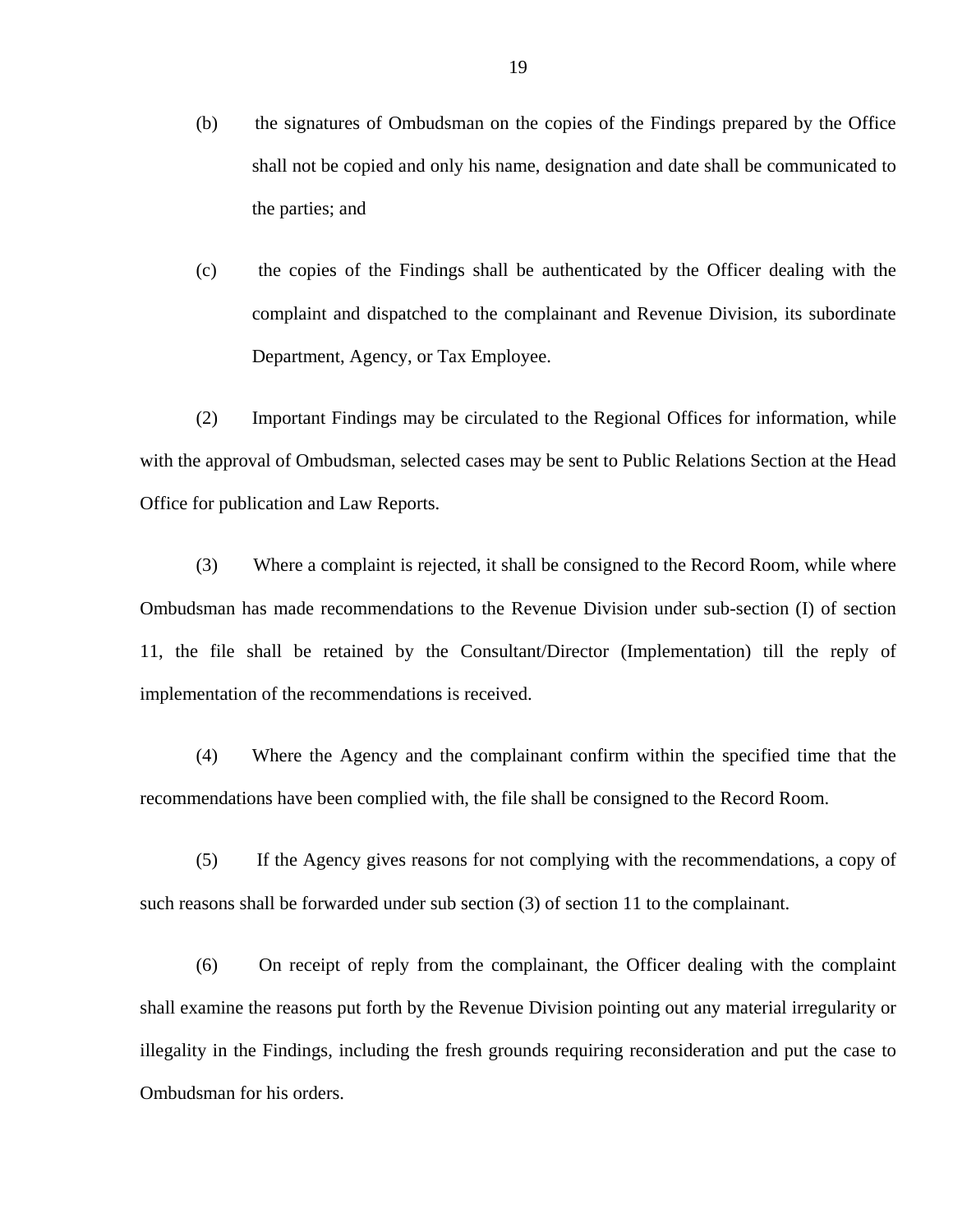(7) Where the Ombudsman finds that the matter requires reconsideration, he shall, before making an order provide an opportunity to the complainant or the Revenue Division, as the case may be, of hearing or explaining his or its point of view.

**26. Special reply.—** (1) Where the recommendations have been made to the Revenue Division/Agency and the reasons put forth by it under sub section (2) of section 11 are not to the satisfaction of the Ombudsman, a special report to the President may be initiated under sub section (4) of section 11 for which a show cause notice in FTO-Form "G" shall be issued to the Agency/Department informing it about the decision of the Ombudsman for making such report.

(2) When an Agency/Department complies with the recommendations before making of special report, the case shall be closed and the special report shall not be forwarded.

(3) If after receipt of the recommendations of Ombudsman, an Agency/Department does not within the specified time comply with the recommendations or gives reasons to the satisfaction of Ombudsman for non-compliance, proceedings shall be initiated by the Ombudsman for Defiance of Recommendations.

**27. Proceedings under Defiance of Recommendations.—** (1) Where a tax employee is *prima facie* responsible for non-compliance of the recommendations of the Ombudsman or of not giving reasons for non-compliance of the Findings to the satisfaction of Ombudsman, he shall be served with a notice to show cause in FTO-Form "H" as to why proceedings for "Defiance of Recommendation" may not be initiated against him.

(2) After considering all the facts of the case, including the cause shown by the tax employee in response to notice under sub-regulation (1), the Ombudsman may report the matter to the President under sub-section (1) of section 12.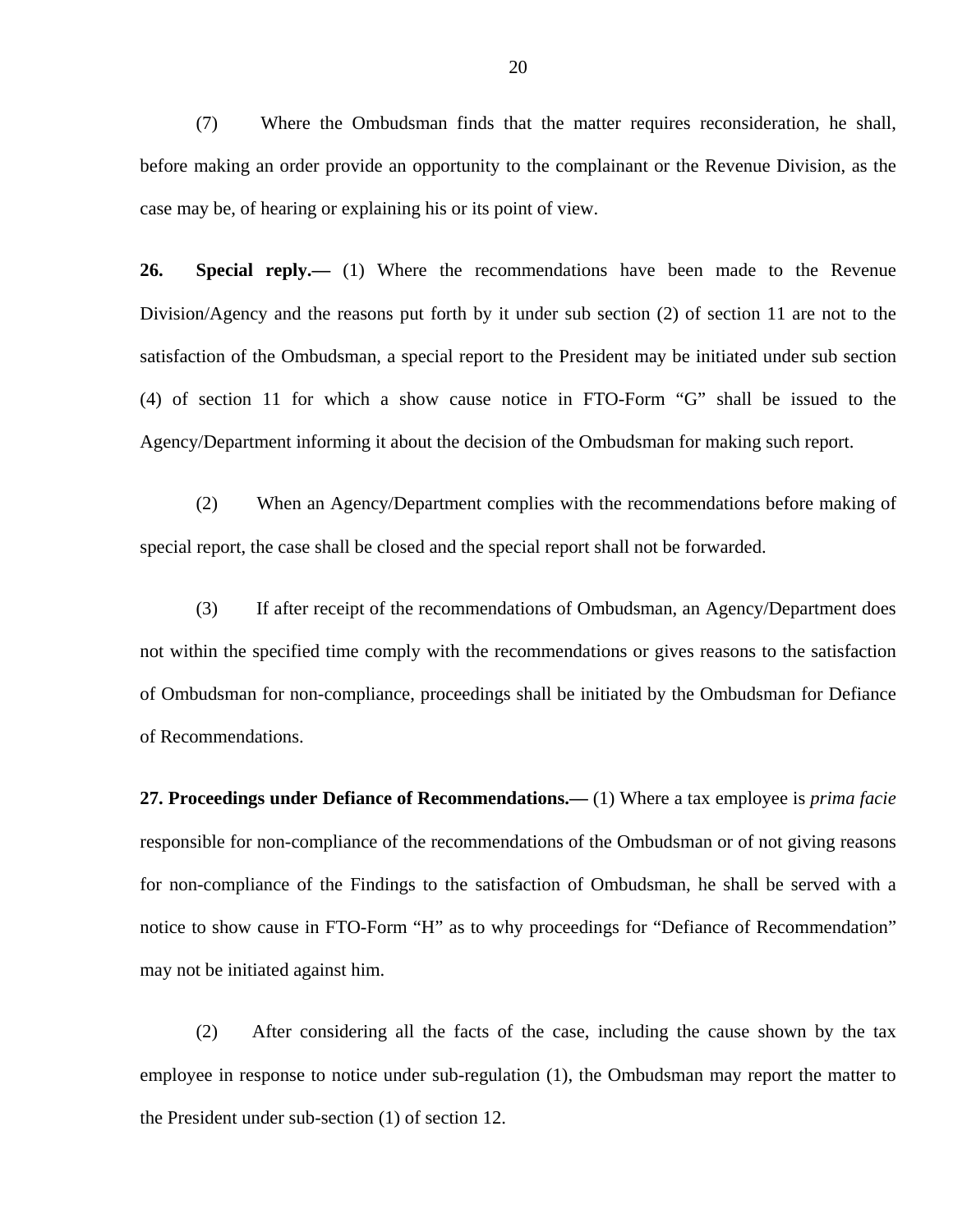**28. Communication of orders of the President.—** (1) The orders of the President passed on a representation of the Revenue Division or the complainant on the special report or on report for Defiance of Recommendations shall, on receipt by Ombudsman Office, be communicated to the Revenue Division/Tax Employee, the complainant and any other authority concerned for information and appropriate action.

(2) Where the President, on representation, special report or report for Defiance of Recommendations directs for re-investigation or further investigation of a matter, such matter shall be dealt with in accordance with these Regulations.

## Chapter 5

### **MISCELLANEOUS**

**29. Monthly Progress Report.—** (1) Every Officer dealing with the complaint shall submit monthly reports in FTO-Form "I" to the Computer Section at the Head Office for onward submission to the Ombudsman.

(2) The officers at the Regional Offices shall submit monthly reports through Incharge Regional Offices who may add their comments on the covering note.

**30. Notices.—** (1) A notice in FTO-Form "J" shall be issued to the complainant by registered post or through telex, fax, E-mail or any other means of communication, if he fails to –

- (a) furnish required information or documents;
- (b) confirm or verify the complaint or its contents;
- (c) submit rejoinder or rebuttal within the specified time;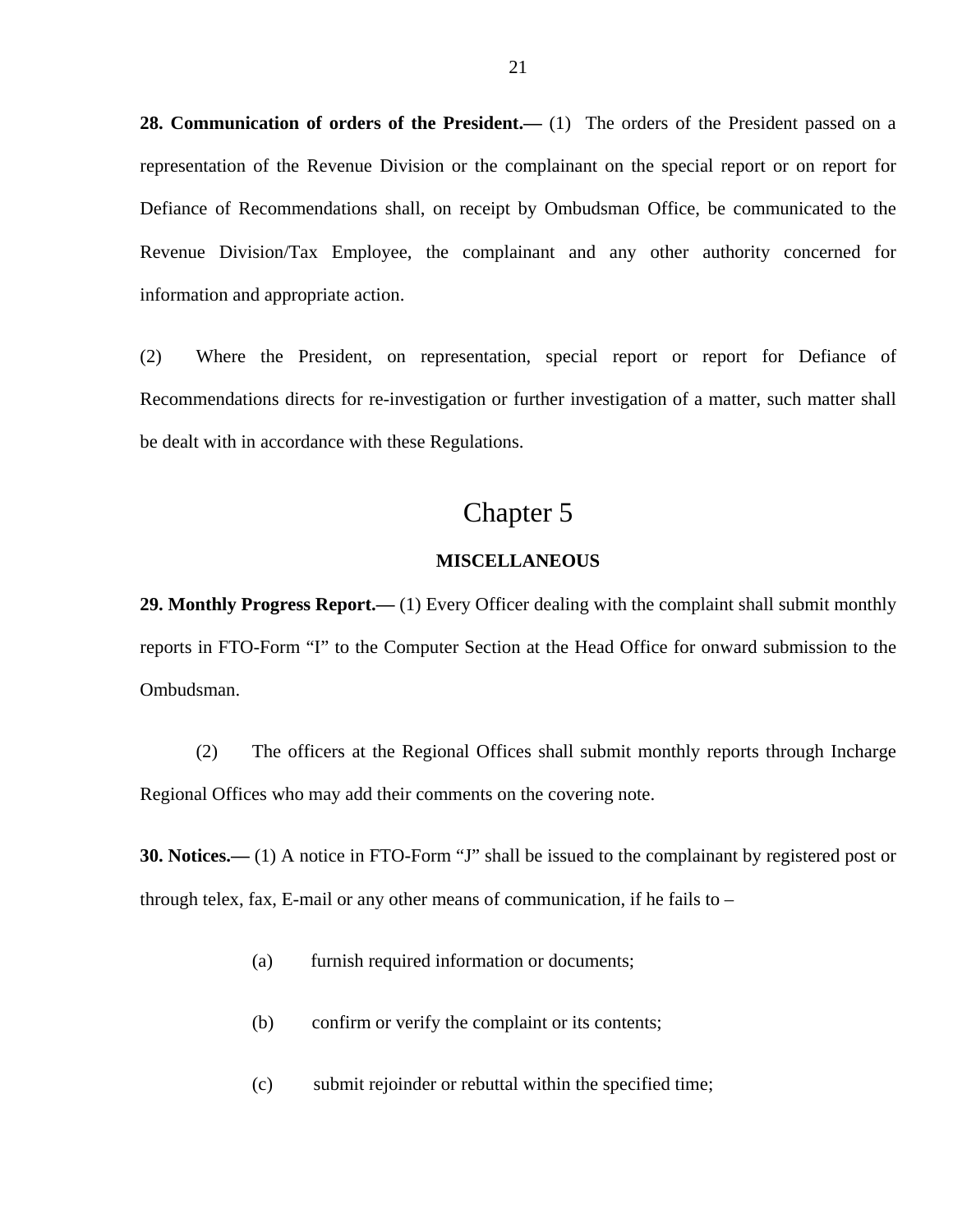- (d) confirm the compliance of the procedural requirements of Agency; and
- (e) confirm the provisions of relief.

(2) If any Agency/Department does not furnish comments within the specified time or extended period despite reminder, a notice to show cause shall be issued to such Agency in FTO-Form "K".

(3) Where Revenue Division, its subordinate Department, Agency, or Tax Employee fails to comply with the directions of the Ombudsman and a disciplinary action under sub section (5) of section 14 is contemplated, a notice to show cause shall be issued to him in FTO-Form "L" and where the Ombudsman decides to initiate criminal or disciplinary proceedings against such tax employee or functionary under sub section (6) of section 14, a notice to show cause may be issued to him in FTO-Form "M".

(4) Where the Ombudsman rejects a complaint being false, frivolous or vexatious and decides to award compensation to Revenue Division, its Subordinate Department, Agency, or Tax Employee or other functionary under sub section (4) of section 14, before awarding such compensation, the Ombudsman may issue a notice to show cause to the complainant in FTO-Form "N".

(5) Where Ombudsman contemplates to proceed against the Revenue Division, its Subordinate Department, Agency, or Tax Employee or other functionary for contempt of his Office, a notice to show cause may be issued in FTO-Form "O", while in a case where such proceedings are contemplated against the complainant or any other person, such notice shall be issued in FTO-Form " $P$ ".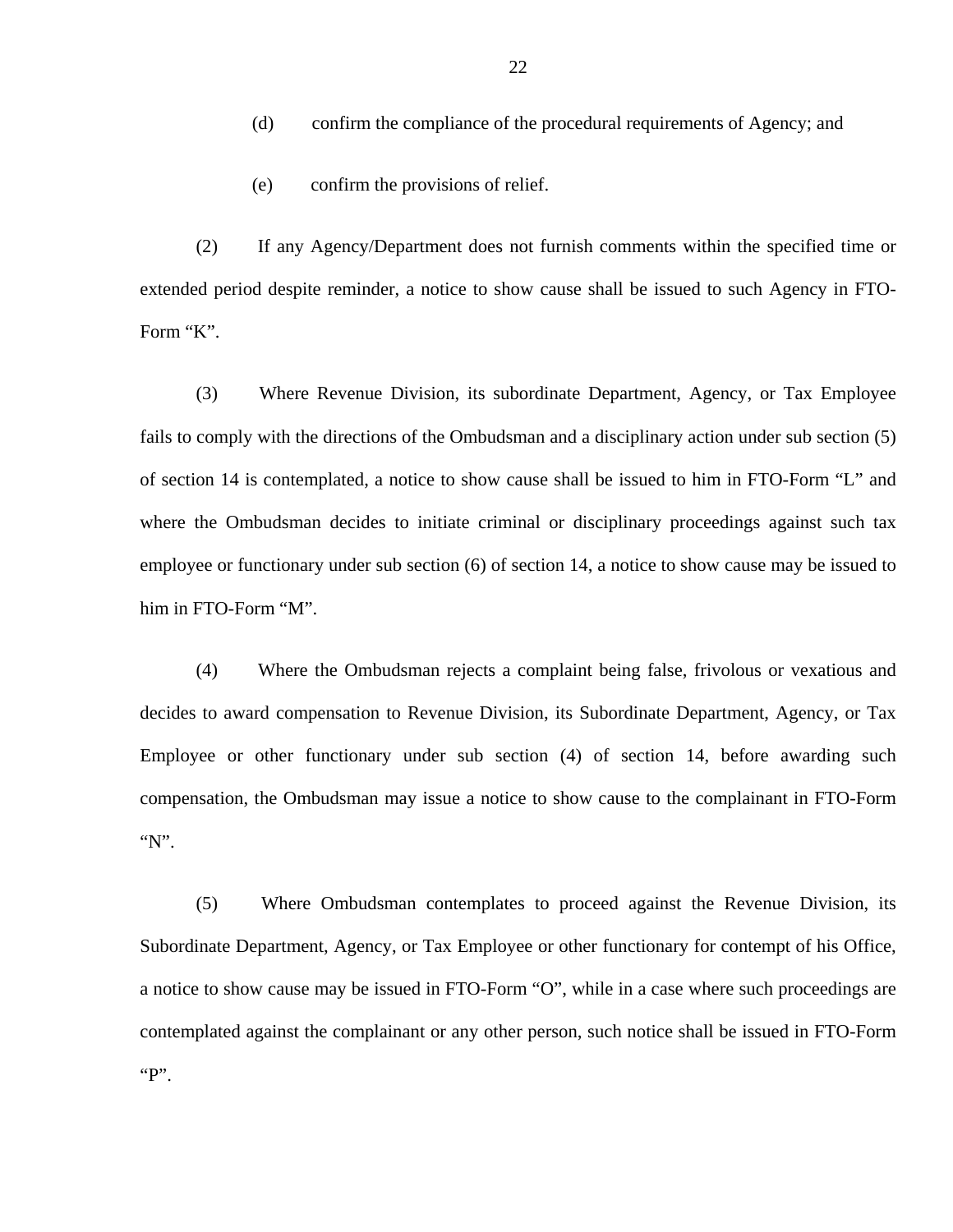(6) Where the Ombudsman considers that the complainant has suffered loss or damage on account of mal-administration of the Revenue Division, its subordinate Department, Agency, or a Tax Employee or any other administrative department and deserves awarding of compensation under section 22 a notice to show cause in FTO-Form "Q" before awarding compensation may be issued.

(7) As far as may be, all notices shall be issued under registered cover or through telex or fax or E-mail or any means of communication; and special care shall be taken to record correct mailing address.

(8) Separate registers shall be maintained by each Officer dealing with the complaints to record the particulars of cases in which notices are issued under these Regulations.

(9) The form of the notices specified in these Regulations shall, as far as possible, be followed, while the contents of notices may be varied keeping in view the facts of each case and directions of the Ombudsman.

**31. Consignment of files to Record Room.—** (1) All cases disposed of shall be consigned to the Record Room within one month of finalization of the case.

(2) The Officer dealing with the complaint shall fill in the FTO-Form "R" and a copy each of such forms shall be sent to the Registry and Computer Section at the Head Office for updating the record whereafter the file shall be forwarded to the Registrar who shall briefly record the date of Findings, nature of decision and name of the officer dealing with the complaint in the relevant registers and attach a copy of FTO Form "R" to FTO Form "B" attached to the file and pass on the file to the Record Room

**32. Reference from the President and other authorities etc.—** Where, on reference by the President or the Senate or the National Assembly or by motion of the Supreme Court or a High